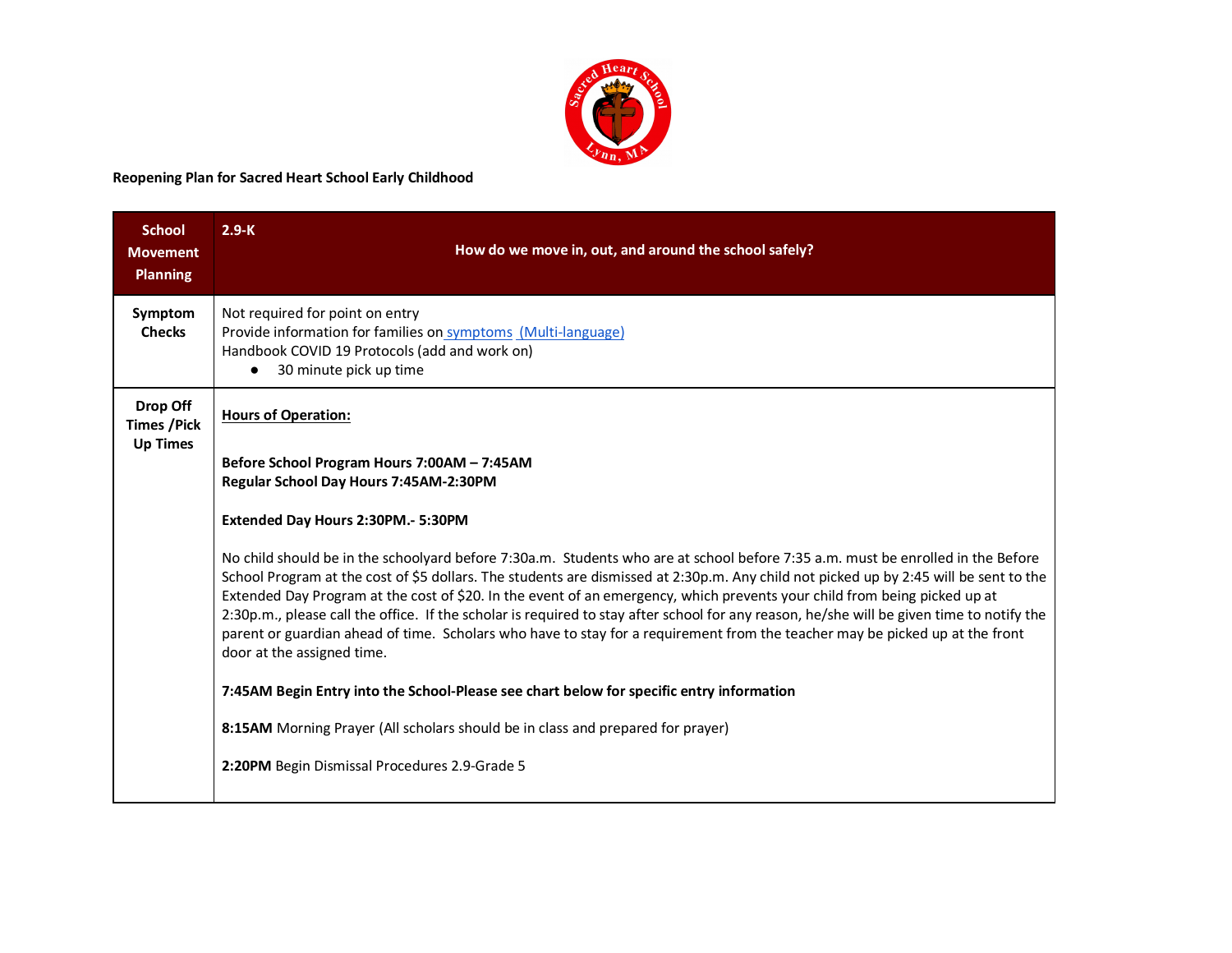

|                                              | <b>Front Entrance Door A</b>                       |                                         |      | <b>Back Entrance Door B</b>                                                       |                |                  |  |  |
|----------------------------------------------|----------------------------------------------------|-----------------------------------------|------|-----------------------------------------------------------------------------------|----------------|------------------|--|--|
|                                              | <b>Arrival</b><br><b>Dismissal</b><br><b>Class</b> |                                         |      | <b>Class</b>                                                                      | <b>Arrival</b> | <b>Dismissal</b> |  |  |
|                                              | 2.9                                                | 7:45                                    | 2:20 | $\mathbf{1}$                                                                      | 7:45           | 2:25             |  |  |
|                                              | PK3                                                | 7:50                                    | 2:20 | $\mathbf{2}$                                                                      | 7:50           | 2:30             |  |  |
|                                              | <b>PK 3/4</b>                                      | 7:55                                    | 2:20 | 3                                                                                 | 8:00           | 2:35             |  |  |
|                                              | <b>PK4</b>                                         | 8:00                                    | 2:25 | 4                                                                                 | 8:05           | 2:40             |  |  |
|                                              | <b>PK4</b>                                         | 8:05                                    | 2:25 | 5                                                                                 | 8:10           | 2:45             |  |  |
|                                              | K <sub>0</sub>                                     | 8:10                                    | 2:25 | *Any scholar not picked up by 3:00 will be placed in the<br>extended day program. |                |                  |  |  |
|                                              | K                                                  | 8:15                                    | 2:30 |                                                                                   |                |                  |  |  |
|                                              | K                                                  | 8:15                                    | 2:30 |                                                                                   |                |                  |  |  |
| <b>Movement</b><br>in Hallways<br>See Social | One way after 8:15 AM<br>Move in a circular motion |                                         |      |                                                                                   |                |                  |  |  |
| Distancing                                   | One way signs<br>Traffic pattern visuals           |                                         |      |                                                                                   |                |                  |  |  |
| <b>Bathroom</b><br><b>Usage</b>              | See Cleaning                                       |                                         |      |                                                                                   |                |                  |  |  |
| <b>Stairwells</b>                            |                                                    | AM Drop offs-Use stairwells up and down |      |                                                                                   |                |                  |  |  |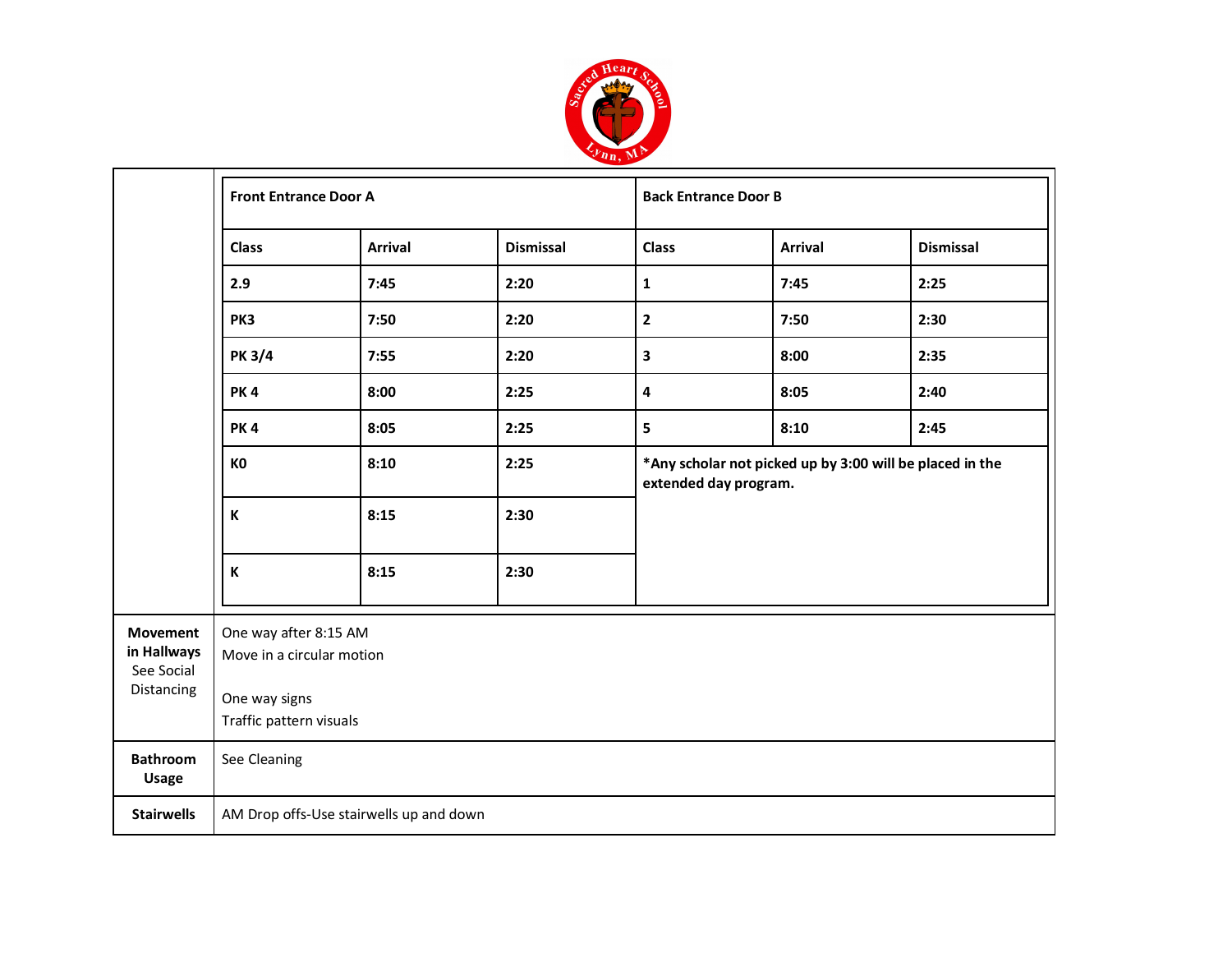

| After the bell rings<br>Designated Up and Down (Move in a circle pattern) |
|---------------------------------------------------------------------------|
| Mask Breaks   Taken every hour for five minutes.                          |

| <b>Classroom</b><br><b>Requirements</b> | $2.9-K$   |                                                                                                                                                                                                                                                                                                                                                                                                                                     |                       |                                     |                              |  |
|-----------------------------------------|-----------|-------------------------------------------------------------------------------------------------------------------------------------------------------------------------------------------------------------------------------------------------------------------------------------------------------------------------------------------------------------------------------------------------------------------------------------|-----------------------|-------------------------------------|------------------------------|--|
| <b>Ratios</b>                           |           | Preschool (2.9-K0) 10 Scholars to 1 Adult<br>K (5-6) 10 Scholars to 1 Adult<br>In order to maintain a distance of 6 feet between individuals, programs must have a minimum of 42 square feet per child, with                                                                                                                                                                                                                        |                       |                                     |                              |  |
|                                         |           | 144 sq. ft. per child being the ideal to maintain proper physical distancing.<br>Square Footage by Class with Total and then per pupil<br>2.9-Will be moving to ground level<br>Pre-K 3/4- 25 by 21 525 ft (10 with 420 sg ft)<br>Pre-k 3-27 by 33 891 ft (21 children)<br>Pre-K 4-26 by 33 890 (21 children)<br>K0-21 by 25 525 (12 children)<br>K-21 by 26 546 (13 Children)<br>2.9 Room (Possibly 2nd K Class)-494 (11 children) |                       |                                     |                              |  |
|                                         | Classroom | Measurem<br>ents                                                                                                                                                                                                                                                                                                                                                                                                                    | Measurem<br>ent Total | Total # of<br>Childrena<br>llowed-- | Total<br>Children<br>Allowed |  |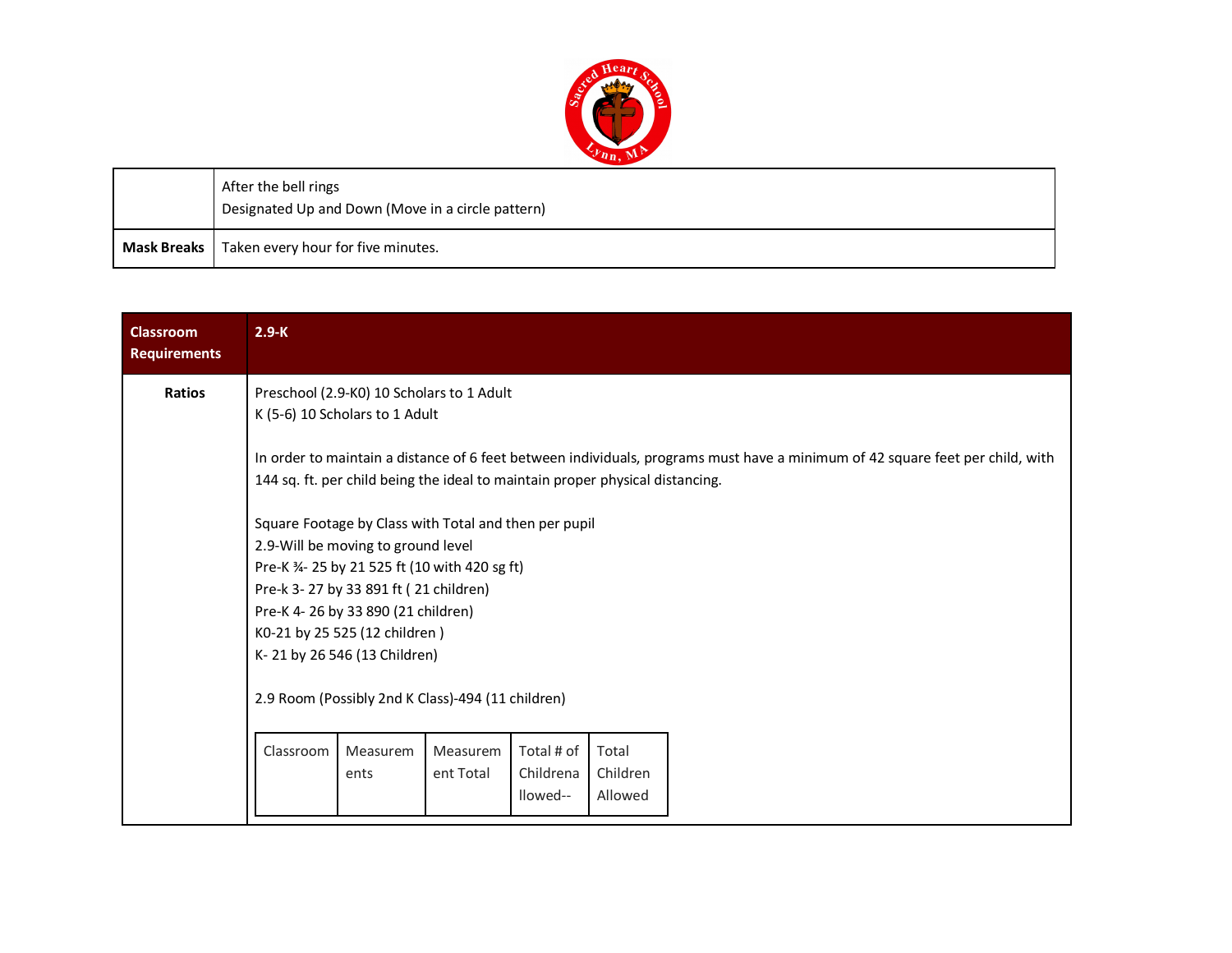

|                                                                |                   |                          |                                              | >Pre-<br>COVID | Post<br>COVID |                                                                                                                                                                                                                         |
|----------------------------------------------------------------|-------------------|--------------------------|----------------------------------------------|----------------|---------------|-------------------------------------------------------------------------------------------------------------------------------------------------------------------------------------------------------------------------|
|                                                                |                   |                          |                                              |                |               |                                                                                                                                                                                                                         |
|                                                                | PreK 3-4          | 27.1 ft x<br>$21.2$ ft   | 576.083                                      | 16             | 13            |                                                                                                                                                                                                                         |
|                                                                | 2.9               | $27.1$ ft x<br>$21.1$ ft | 571.81                                       | 16             | 13            |                                                                                                                                                                                                                         |
|                                                                | PreK <sub>3</sub> | 26.8 ft x<br>26.2 ft     | 698.76                                       | 19             | 16            |                                                                                                                                                                                                                         |
|                                                                | PreK4             | 26.9ft x<br>26.1ft       | 699.018                                      | 19             | 16            |                                                                                                                                                                                                                         |
|                                                                | $K-O$             | 26.1ft x<br>21.5ft       | 560.958                                      | 16             | 13            |                                                                                                                                                                                                                         |
| <b>Specific Staff</b><br><b>Requirements</b><br>for School Day |                   |                          |                                              |                |               | (1) Children must remain with the same group each day and at all times while in care.<br>(a) When suitable to children's ages and developmental level, siblings in attendance at the same time must be kept in the same |
|                                                                | group.            |                          |                                              |                |               |                                                                                                                                                                                                                         |
|                                                                |                   |                          | (b) Groups must not be combined at any time. |                |               |                                                                                                                                                                                                                         |
|                                                                |                   |                          |                                              |                |               | (2) The same staff must be assigned to the same group of children each day for the duration of the program session (if weekly                                                                                           |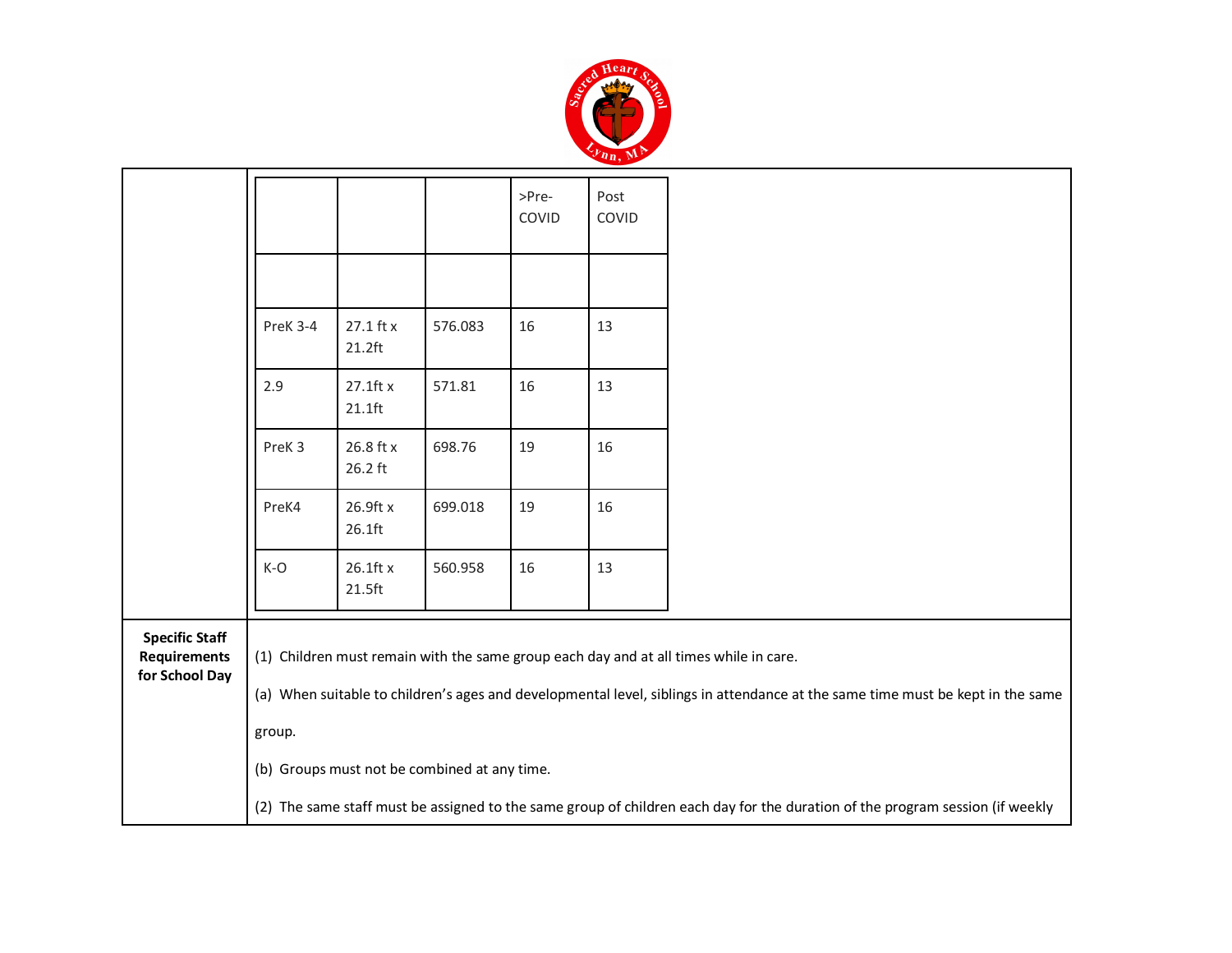

|                                                                                                                                                                                                                                                                                                                                                               | or monthly) and at all times while in care. Staff must not float between groups either during the day or from day-to-day.                                                                                                                                                                                                                                                                                                                                                                                                                                                                                                                                                                                                                      |  |  |  |  |  |
|---------------------------------------------------------------------------------------------------------------------------------------------------------------------------------------------------------------------------------------------------------------------------------------------------------------------------------------------------------------|------------------------------------------------------------------------------------------------------------------------------------------------------------------------------------------------------------------------------------------------------------------------------------------------------------------------------------------------------------------------------------------------------------------------------------------------------------------------------------------------------------------------------------------------------------------------------------------------------------------------------------------------------------------------------------------------------------------------------------------------|--|--|--|--|--|
|                                                                                                                                                                                                                                                                                                                                                               | Lunch will be eaten in classrooms (Planning for bodies in rooms for lunch coverage)                                                                                                                                                                                                                                                                                                                                                                                                                                                                                                                                                                                                                                                            |  |  |  |  |  |
|                                                                                                                                                                                                                                                                                                                                                               |                                                                                                                                                                                                                                                                                                                                                                                                                                                                                                                                                                                                                                                                                                                                                |  |  |  |  |  |
| Handwashing<br><b>Stations</b><br>Hand hygiene<br>stations must be<br>set up at the<br>entrance of the<br>premises, so that<br>children can<br>clean their hands<br>before they<br>enter. If a sink<br>with soap and<br>water is not<br>available,<br>provide hand<br>sanitizer with at<br>least 60%<br>alcohol next to<br>parent sign-in<br>sheets and allow | Upon entry into and exit from program space;<br>When coming into the program space from outside activities;<br>Before and after eating;<br>After sneezing, coughing or nose blowing;<br>After toileting and diapering;<br>$\bullet$<br>Before handling food;<br>$\bullet$<br>After touching or cleaning surfaces that may be contaminated;<br>$\bullet$<br>After using any shared equipment like toys, computer keyboards, mouse, climbing walls; After assisting children with<br>handwashing;<br>Before and after administration of medication;<br>Before entering vehicles used for transportation of children;<br>$\bullet$<br>After contact with facemask or cloth face covering; and<br>$\bullet$<br>Before and after changes of gloves. |  |  |  |  |  |
| use in<br>accordance with<br>the guidelines<br>above. If hand<br>sanitizer use is<br>not appropriate<br>or not approved<br>and there is no                                                                                                                                                                                                                    |                                                                                                                                                                                                                                                                                                                                                                                                                                                                                                                                                                                                                                                                                                                                                |  |  |  |  |  |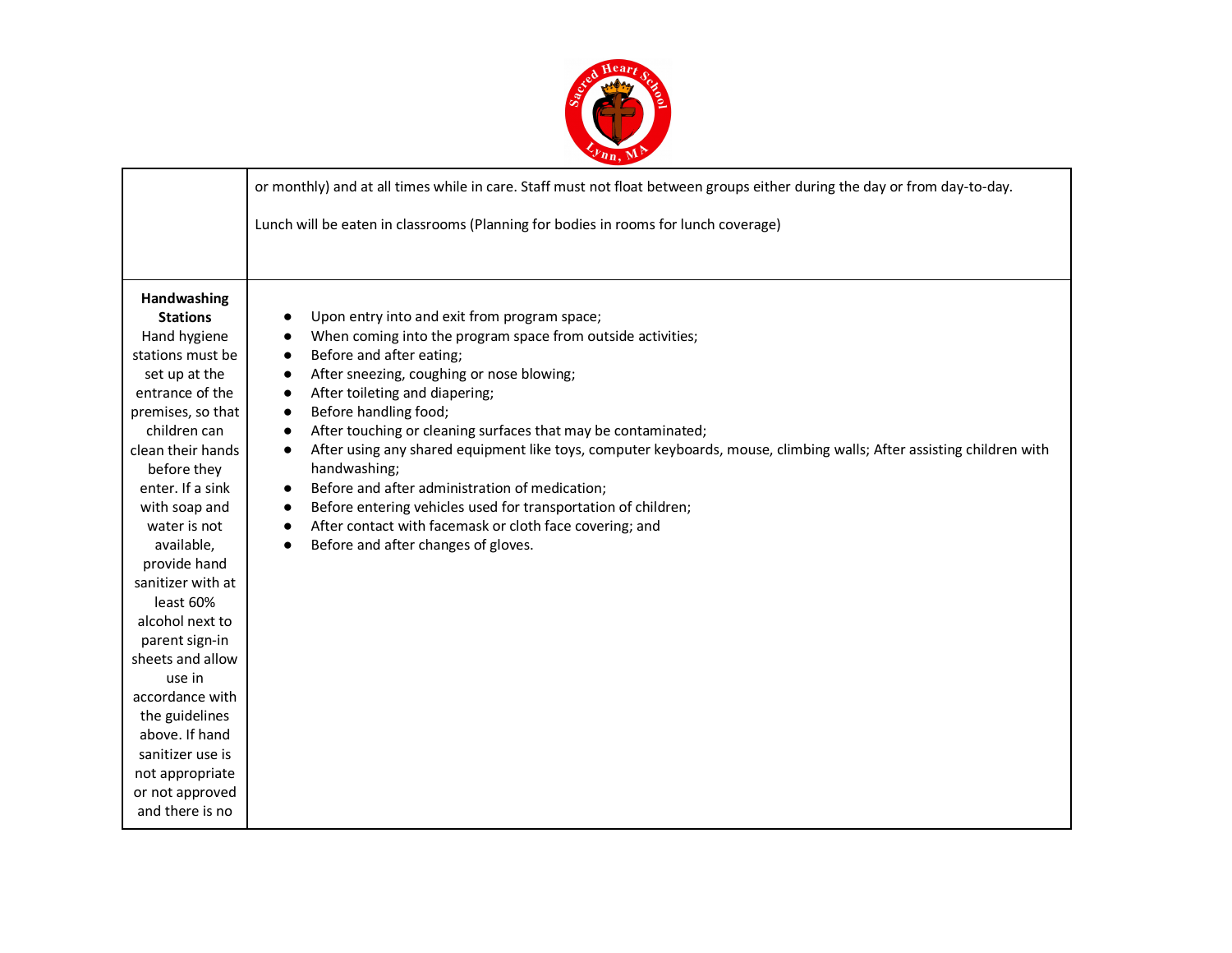

| soap and water<br>at the entrance,<br>children must be<br>instructed to go<br>to the nearest<br>handwashing<br>station upon<br>entry. Keep hand<br>sanitizer out of<br>children's reach<br>and supervise<br>use. |                                                                                                                                                                                                                                                                                                                                                                                                                                                                                                                                                                                                                                                                                                                                                            |
|------------------------------------------------------------------------------------------------------------------------------------------------------------------------------------------------------------------|------------------------------------------------------------------------------------------------------------------------------------------------------------------------------------------------------------------------------------------------------------------------------------------------------------------------------------------------------------------------------------------------------------------------------------------------------------------------------------------------------------------------------------------------------------------------------------------------------------------------------------------------------------------------------------------------------------------------------------------------------------|
| <b>Face Masks</b><br><b>Staff/Scholars</b><br><b>Visual</b>                                                                                                                                                      | <b>Staff</b><br>To slow the spread of COVID-19, program staff are encouraged to wear a cloth face covering while serving children and<br>interacting with parents and families. Program staff are required to wear a cloth face covering whenever 6 feet of physical<br>distancing is not possible. Programs are encouraged to consider the use of transparent face coverings to allow for the reading<br>of facial expressions, which is important for child development.                                                                                                                                                                                                                                                                                 |
|                                                                                                                                                                                                                  | Scholars 2.9-K<br>When children can be safely kept at least 6 feet away from others, then they do not need to be encouraged to wear a<br>mask.<br>Masks must not be worn while children are eating/drinking, sleeping, and napping. Strict and consistent physical<br>distancing must be practiced at all times during these activities. Masks do not need to be worn while engaging in active<br>outdoor play, if children are able to keep physical distance from others.<br>Children 2 years of age and older must be supervised when wearing a mask. If wearing the face covering causes the<br>child to touch their face more frequently, staff must reconsider whether the mask is appropriate for the child.<br><b>Family Expectation for Masks</b> |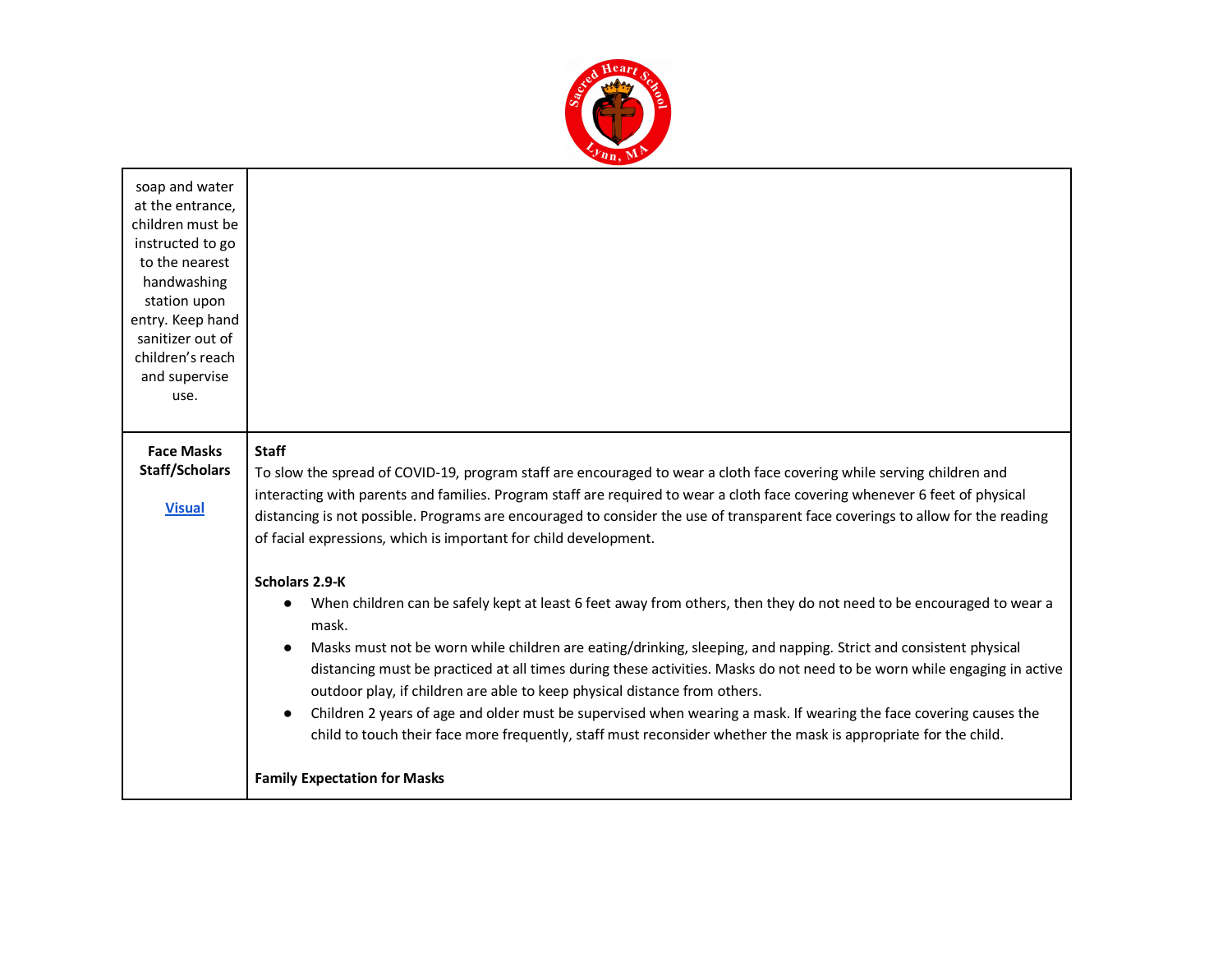

Г

 $\mathbf{I}$ 

|                                                                                                                                                                                                                                                                                   | Families should provide their children with a sufficient supply of clean masks and face coverings for their child to allow<br>replacing the covering as needed. These families must have a plan for routine cleaning of masks and face coverings, clearly<br>mark masks with the child's name and room number, if applicable, and clearly distinguish which side of the covering should be<br>worn facing outwards so they are worn properly each day. If families are unable to provide masks, programs should provide<br>masks for children and youth, as necessary. Masks and face coverings must be routinely washed (at least daily and any time the<br>mask is used or becomes soiled) depending on the frequency of use. When possible, masks must be washed in a washing<br>machine in hot water and dried fully before using again. If a washing machine is unavailable, masks must be washed with soap<br>and hot water and allowed to dry fully before using again.<br>Sacred HEart will enforce the wearing of face masks by parents or guardians when on the premises and at all times during<br>drop-off and pick-up. |
|-----------------------------------------------------------------------------------------------------------------------------------------------------------------------------------------------------------------------------------------------------------------------------------|-------------------------------------------------------------------------------------------------------------------------------------------------------------------------------------------------------------------------------------------------------------------------------------------------------------------------------------------------------------------------------------------------------------------------------------------------------------------------------------------------------------------------------------------------------------------------------------------------------------------------------------------------------------------------------------------------------------------------------------------------------------------------------------------------------------------------------------------------------------------------------------------------------------------------------------------------------------------------------------------------------------------------------------------------------------------------------------------------------------------------------------|
| <b>Social Distancing</b><br>In order to<br>maintain a<br>distance of 6<br>feet between<br>individuals,<br>programs must<br>have a minimum<br>of 42 square<br>feet per child,<br>with 144 sq. ft.<br>per child being<br>the ideal to<br>maintain proper<br>physical<br>distancing. | Physical distancing must be practiced by children and staff at all times, including but not limited to:<br>During transitions (e.g., waiting for bathrooms)<br>$\bullet$<br>During meal times (e.g., if a cafeteria or group dining room is typically used, serve meals in classrooms<br>$\bullet$<br>instead. Put each child's meal on a plate, to limit the use of shared serving utensils. If the classroom must be<br>used, clean and disinfect tables between meal shifts.)<br>While traveling to and from the outdoors<br>$\bullet$<br>During all activities<br>$\bullet$<br>During sleep, rest, or quiet play time (i.e. space out seating and bedding)<br>$\bullet$<br>Stagger drop offs/pick-ups.<br>Store children's belongings in a manner where they do not touch. Individually labeled storage containers,<br>$\bullet$<br>cubbies, or separate; designated areas must be used.<br>Stagger recess and play outside one group at a time.<br>$\bullet$<br>Refrain from games and activities that encourage physical contact or proximity of less than 6 feet, like tag or<br>$\bullet$<br>circle time.                   |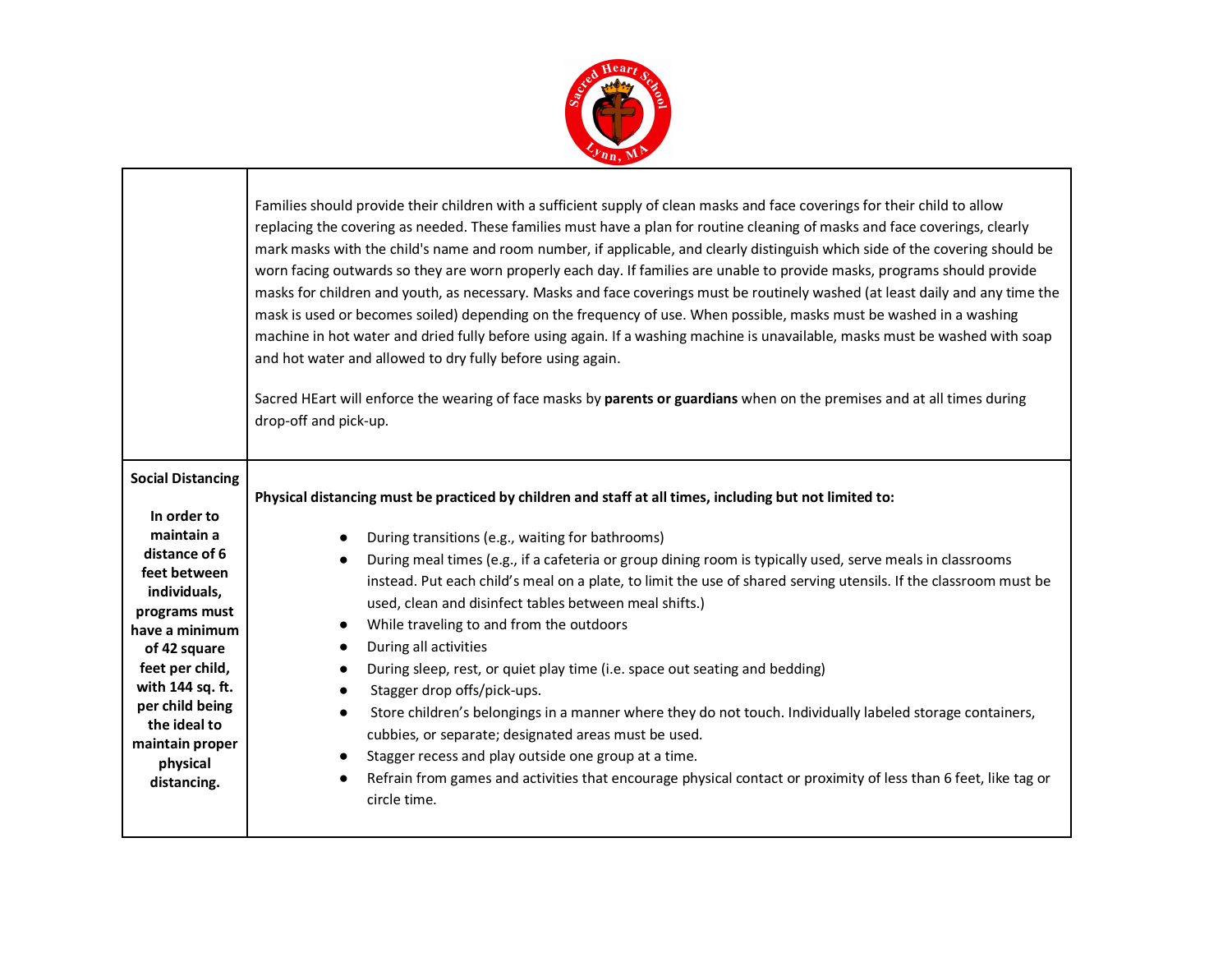

|                                                                                                                                                                                                                                                      | Spaces for children must be organized in a way that allows staff to enforce and maintain consistent physical<br>distancing guidelines. Physically rearrange the room to promote individual play, including setting up individual<br>play activity stations like puzzles and art. Space activity areas/centers as far apart as possible.<br>Ensure adequate supplies to minimize sharing of high touch materials to the extent possible (art supplies,<br>$\bullet$<br>equipment, etc. assigned to a single child) or limit use of supplies and equipment by one group of children at<br>a time and clean and disinfect between uses. If possible, touchless trash cans should be utilized and located<br>throughout the program space.<br>Limit gatherings, events, and extracurricular activities to those that can maintain social distancing. Support<br>$\bullet$<br>proper hand hygiene. Do not host events that encourage non-essential adults to visit the program.<br>Close communal use spaces, such as game rooms or dining halls, if possible. If this is not possible, stagger use<br>$\bullet$<br>and disinfect in between uses or divide into two rooms. Programs may have multiple groups of ten, provided<br>social distancing is maintained between and within groups. When dividing rooms, create a clear barrier with<br>cones, chairs, tables, etc. to ensure a minimum six feet of distance |
|------------------------------------------------------------------------------------------------------------------------------------------------------------------------------------------------------------------------------------------------------|------------------------------------------------------------------------------------------------------------------------------------------------------------------------------------------------------------------------------------------------------------------------------------------------------------------------------------------------------------------------------------------------------------------------------------------------------------------------------------------------------------------------------------------------------------------------------------------------------------------------------------------------------------------------------------------------------------------------------------------------------------------------------------------------------------------------------------------------------------------------------------------------------------------------------------------------------------------------------------------------------------------------------------------------------------------------------------------------------------------------------------------------------------------------------------------------------------------------------------------------------------------------------------------------------------------------------------------------------------------------------------------------------------------|
| <b>Sanitation</b><br>-Soap and water<br>-Alcohol-based<br>hand sanitizers<br>containing at<br>least 60 percent<br>alcohol<br>-Bleach solutions<br>and bleach-<br>based cleaners<br>-Hydrogen<br>peroxide<br>-Hydrogen-<br>peroxide based<br>cleaners | To ensure effective cleaning and disinfecting, always clean surfaces with soap and water first, then disinfect using a diluted<br>bleach solution, alcohol solution with at least 70% alcohol, or an EPA- approved disinfectant for use against the virus that<br>causes COVID-19. Cleaning first will allow the disinfecting product to work as intended to destroy germs on the surface.<br>Clean and disinfect toys and activity items, including sports and specialty camp activity equipment (e.g. and climbing walls),<br>used by children more frequently than usual and take extra care to ensure that all objects that children put in their mouths are<br>removed from circulation, cleaned, and sanitized before another child is allowed to use it.<br>For electronics, such as tablets, touch screens, keyboards, and remote controls, remove visible contamination if present.<br>Consider putting a wipeable cover on electronics. Follow manufacturer's instruction for cleaning and disinfecting. If no<br>guidance, use alcohol-based wipes or sprays containing at least 70% alcohol. Wait in accordance with manufacturer's directions<br>and then dry the surface thoroughly or allow air to dry. Provide cleaning materials for older children to clean their own<br>electronics.                                                                                                          |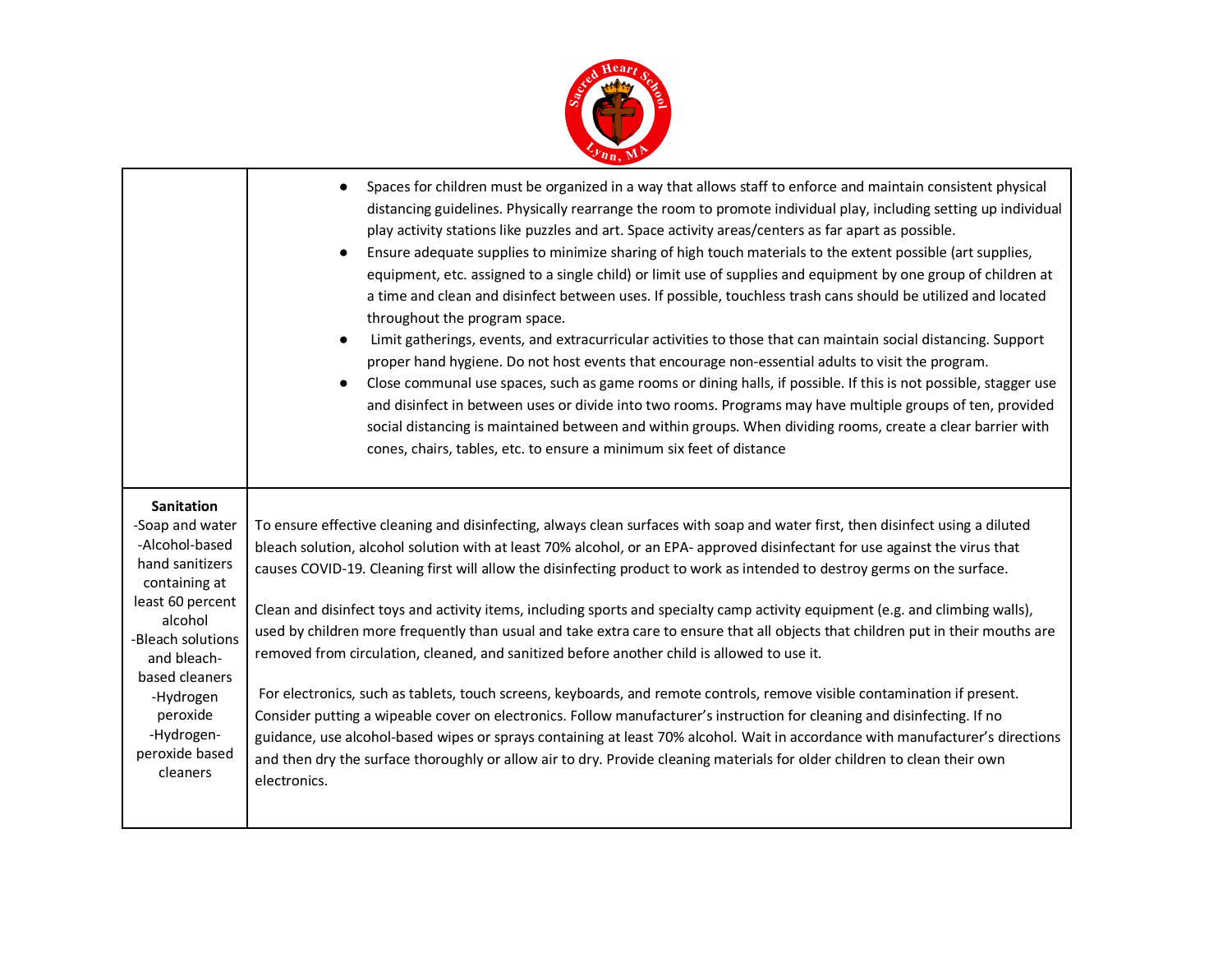

| <b>Food Safety</b><br><b>Chartwells</b> | General Regulations: Programs must follow the food safety guidelines below.                                                                                                                                                                                                                                                                                                                                                                                                                                                                                                                                                                                                                                                                                                                                                                                                                                                                                                                                                                                                                                                                                                                                                                                                                                                                                                                                                                                                                                                                                                                                                                                                                                                                                                                                                                                                                                     |
|-----------------------------------------|-----------------------------------------------------------------------------------------------------------------------------------------------------------------------------------------------------------------------------------------------------------------------------------------------------------------------------------------------------------------------------------------------------------------------------------------------------------------------------------------------------------------------------------------------------------------------------------------------------------------------------------------------------------------------------------------------------------------------------------------------------------------------------------------------------------------------------------------------------------------------------------------------------------------------------------------------------------------------------------------------------------------------------------------------------------------------------------------------------------------------------------------------------------------------------------------------------------------------------------------------------------------------------------------------------------------------------------------------------------------------------------------------------------------------------------------------------------------------------------------------------------------------------------------------------------------------------------------------------------------------------------------------------------------------------------------------------------------------------------------------------------------------------------------------------------------------------------------------------------------------------------------------------------------|
|                                         | (1) Whenever possible, snacks must be pre-packaged or ready to serve in individual portions to minimize handling and<br>preparation. Meals shall not be served family style.<br>(2) To minimize potential spread of infection and to promote physical distancing, cafeterias and group dining rooms<br>must be avoided. If there are no alternatives, programs must adequately social distance during meals and add extra<br>meal shifts.<br>(3) Multiple children shall not use the same serving or eating utensils. Each child must have an individual cup to use.<br>(4) Sinks used for food preparation must not be used for any other purposes.<br>(5) Staff must ensure children wash hands prior to and immediately after eating.<br>(6) Staff must wash their hands before preparing food and after helping children to eat.<br>(7) Tables, chairs, high chairs, and high chair trays used for meals need to be cleaned and sanitized before and after<br>use.<br>(8) All food contact surfaces, equipment, and utensils used for the preparation, packaging, or handling of food<br>products must be washed, rinsed, and sanitized before each use. Additionally, programs must frequently clean non-<br>food contact surfaces, such as doorknobs, tabletops, and chairs. Use sanitizers approved by the EPA for use against<br>COVID-19 and for food-contact surfaces.<br>(9) When disinfecting for coronavirus, EPA recommends following the product label use directions for enveloped<br>viruses, as indicated by the approved emerging viral pathogen claim on the master label. If the directions for use for<br>viruses/virucidal activity list different contact times or dilutions, use the longest contact time or most concentrated<br>solution. Be sure to follow the label directions for FOOD CONTACT SURFACES when using the chemical near or on<br>utensils and food contact surfaces. |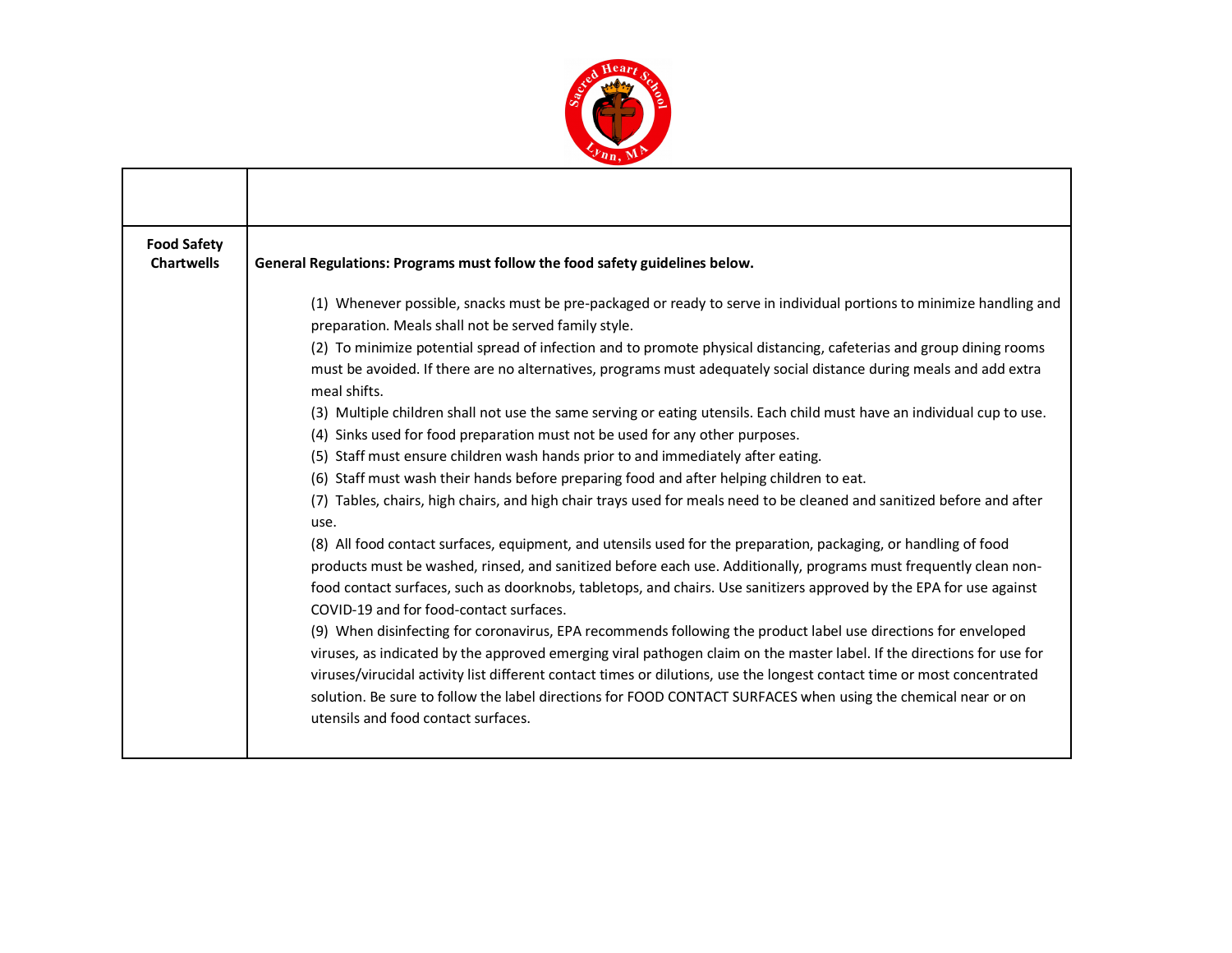

|                           |                                                                                                                                   | <b>Plan by Centers</b>                                                                                                                                                                                             |                                                                                                                                                                                                                                                              |
|---------------------------|-----------------------------------------------------------------------------------------------------------------------------------|--------------------------------------------------------------------------------------------------------------------------------------------------------------------------------------------------------------------|--------------------------------------------------------------------------------------------------------------------------------------------------------------------------------------------------------------------------------------------------------------|
|                           | Setup                                                                                                                             | Cleaning                                                                                                                                                                                                           | <b>Adaptations</b>                                                                                                                                                                                                                                           |
| <b>Writing Center</b>     | <b>HWWT</b><br>Have one bin per child with materials<br>needed to complete task within this<br>center                             | <b>BGR Cleaning System</b>                                                                                                                                                                                         | Pictures and Names in bins                                                                                                                                                                                                                                   |
| Literacy<br><b>Center</b> | Reduce Manipulatives to four per week<br>Select the most relevant to the unit<br>Zones of Play                                    | <b>BGR Cleaning System</b>                                                                                                                                                                                         |                                                                                                                                                                                                                                                              |
| <b>Block Area</b>         | Create 6 Foot Zones for each builder<br><b>Individual Bins-</b>                                                                   | <b>BGR Cleaning System</b>                                                                                                                                                                                         | Younger Consider larger zones                                                                                                                                                                                                                                |
| <b>Dramatic Play</b>      | Eliminate costumes and soft toys<br>Consider spacing in dramatic play-<br>Kitchen furniture<br>Plastic Food and Plates can remain | <b>BGR</b>                                                                                                                                                                                                         | Younger-practice social distancing                                                                                                                                                                                                                           |
| Sensory                   | Individual Sensory Bins (Plan and Setup<br>trays in advance)<br>Vary Materials each day                                           | Clean and sanitize bins/trays after each child'<br>use- if labelled, sand/goop can be used for a<br>week by the same child.<br>Store your sensory table in the corner of the<br>classroom- put a closed sign on it | Academic connections-<br>Use high level vocabulary words and narrate<br>children's actions. For instance, "I see you<br>streaming water into that bucket".<br>Ask open ended questions to keep<br>engagement high. For instance, "What will you<br>do next?" |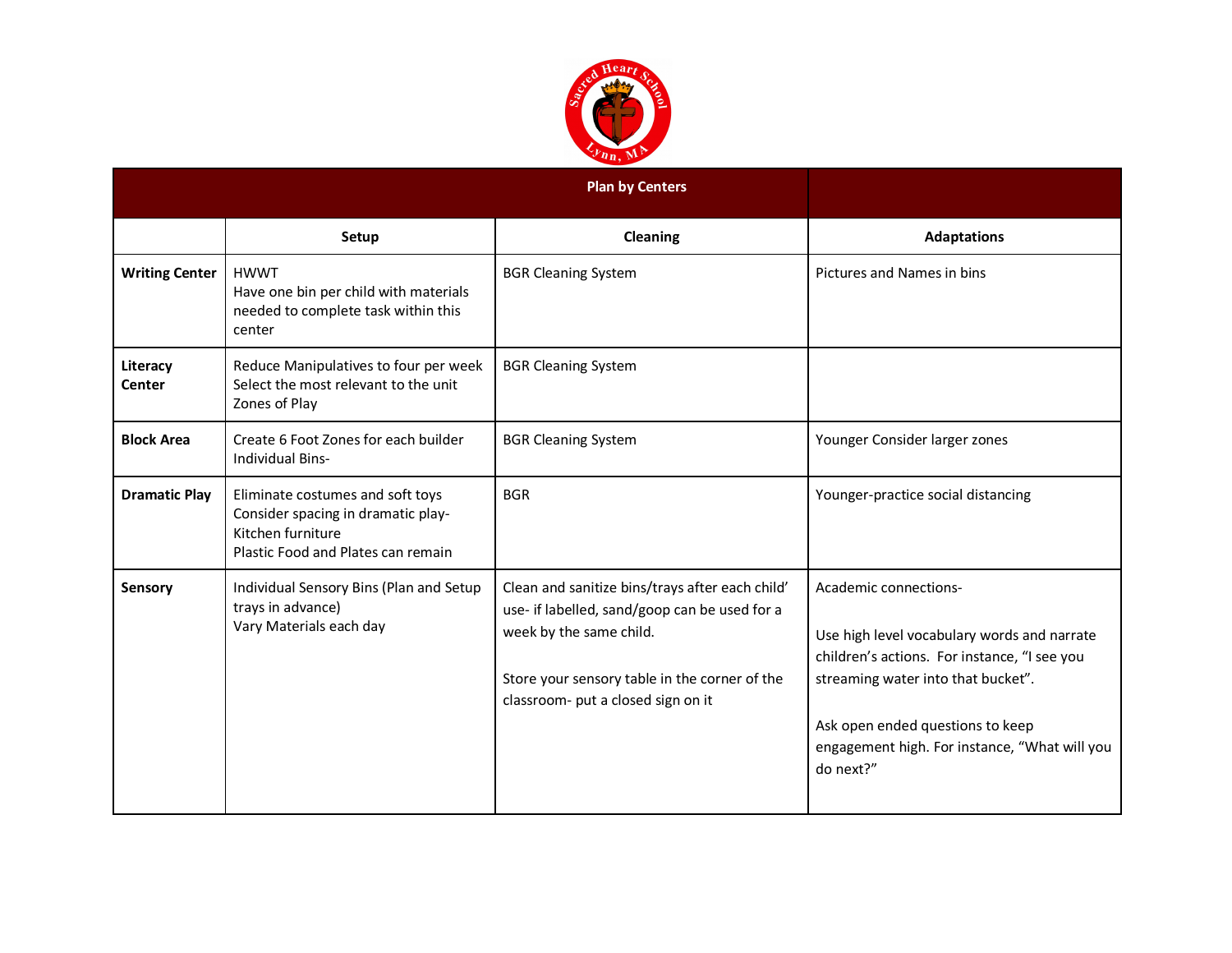

| <b>Book Corner</b> | Limit Book Corner to 1 child<br>Create individual Bins                                                                                                                                                                                                                                                                                                                                                                                                                                                                                                                                                                                 | Cleaning: Per the EEC Guidelines: Children's<br>books, like other paper-based materials such<br>as mail or envelopes, are not considered a high<br>risk for transmission and do not need<br>additional cleaning or disinfection procedures.<br>Programs should conduct regular inspection<br>and disposal of books or other paper-based<br>materials that are heavily soiled or damaged. | Monitor younger scholars to make sure they<br>are not mouthing books/Hold for 72 hrs |
|--------------------|----------------------------------------------------------------------------------------------------------------------------------------------------------------------------------------------------------------------------------------------------------------------------------------------------------------------------------------------------------------------------------------------------------------------------------------------------------------------------------------------------------------------------------------------------------------------------------------------------------------------------------------|------------------------------------------------------------------------------------------------------------------------------------------------------------------------------------------------------------------------------------------------------------------------------------------------------------------------------------------------------------------------------------------|--------------------------------------------------------------------------------------|
| <b>Art Center</b>  | Set up:<br>Ensure adequate supplies to minimize<br>sharing of high touch materials to the<br>extent possible, e.g., assigning each<br>student their own art supplies in a tray<br>or personal "art kit". Preparation and<br>organization are the two key elements<br>to keep this center running smoothly<br>Make sure these art kits are clearly<br>labeled with the students' names. Art<br>kits can be made from large zip lock<br>bags, trays or plastic bins sent in from<br>home. If not feasible, limit the use of<br>supplies and equipment by one group<br>of children at a time and clean and<br>disinfect between each use. | Cleaning: An art tray/kit can be used for a<br>week as long as it is labelled with a child's<br>name and they are the only one to use it. All<br>bins and materials should be cleaned and<br>sanitized after each use if children are not<br>using separate art kits.<br><b>RGB Cleaning</b>                                                                                             |                                                                                      |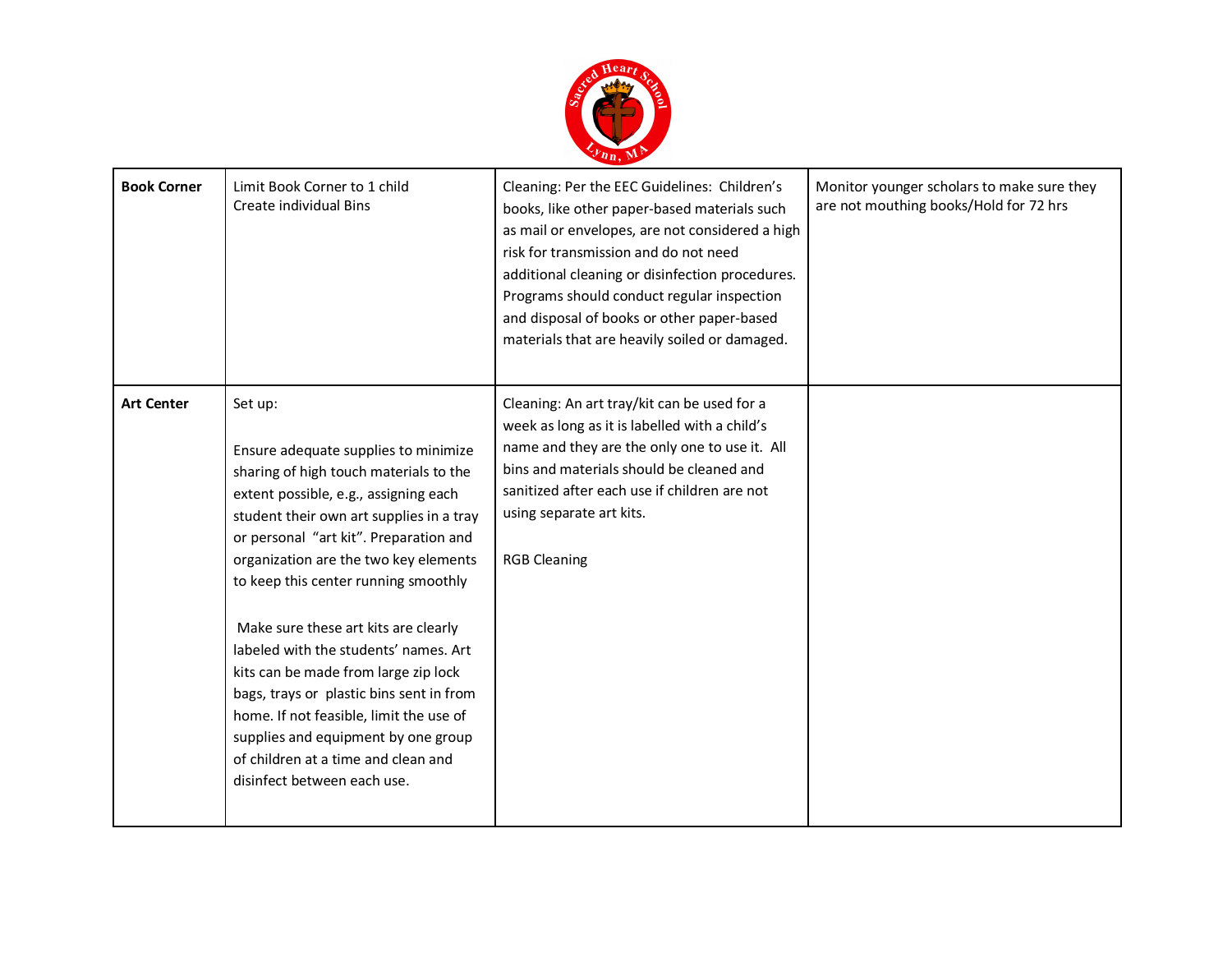

|                      | Consider creating a rotating schedule<br>for your easel area. After two students<br>use the center materials must be<br>sanitized.<br>To promote social distancing at the<br>center limit the number of students at<br>this center to two students. Mark off<br>the zones with tape or a floor dot on<br>the floor to show students where they<br>can stand when working in the art<br>center. Consider using tape on the table<br>to serve as another divider and<br>reminder. |                                                                                                                                                                                                                                                                                                                                 |                                                                                                                                                                                                                                                                                                                            |
|----------------------|---------------------------------------------------------------------------------------------------------------------------------------------------------------------------------------------------------------------------------------------------------------------------------------------------------------------------------------------------------------------------------------------------------------------------------------------------------------------------------|---------------------------------------------------------------------------------------------------------------------------------------------------------------------------------------------------------------------------------------------------------------------------------------------------------------------------------|----------------------------------------------------------------------------------------------------------------------------------------------------------------------------------------------------------------------------------------------------------------------------------------------------------------------------|
| <b>Manipulatives</b> | Set up: Reduce the number of bins on<br>your manipulatives shelf, select those<br>materials that are most relevant to your<br>current unit. Depending on the size of<br>your area, set up your zones for play,<br>this may include 2 chairs at a table or 2<br>tables available for this type of play.<br>Once zones are determined, evenly<br>divide manipulatives into that many<br>bins and assign a bin for each student.<br>For example, one kit could include:            | Cleaning: Manipulatives must be disinfected<br>between users. Once children are done with<br>the activity or at the end of play time, have all<br>children dump individual bins into a larger<br>bucket to be sanitized. Once items are cleaned<br>and dry, they can be separated again and<br>ready for the next group to use. | Adaptations for different age groups: For<br>young students, consider fewer zones so that<br>they may be monitored more closely. Also<br>have a "wet bucket" available for toys that a<br>child puts into their mouths. These need to be<br>removed from the rotation immediately until<br>they can be properly sanitized. |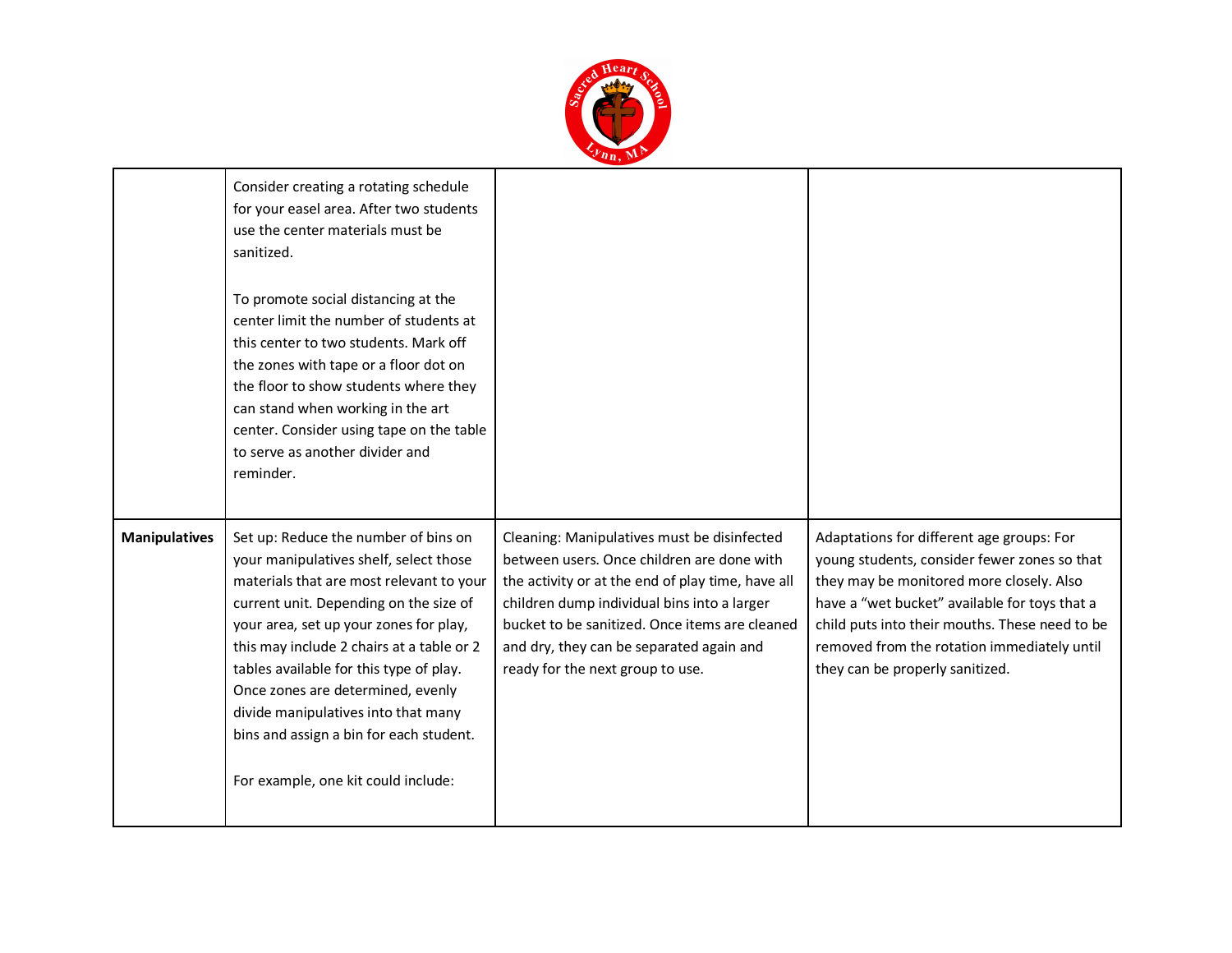

| $\bullet$ | 1 set (10-20 depending on age)<br>of counters (bears or<br>dinosaurs) |  |
|-----------|-----------------------------------------------------------------------|--|
| $\bullet$ | Unifix cubes (25-50 per group<br>depending on age)                    |  |
| $\bullet$ | Links (30-50 per kit depending<br>in age)                             |  |
|           | Pattern blocks (5-10 cards with<br>evenly sorted blocks)              |  |
|           | Buttons (20-40 depending on<br>age)                                   |  |

|               | Lunch, Rest Time, Circle                                                                                                                                                                                                                                                                                                                                                                                                                                                                                                                                                                                                                                                                                                                                                                                                                                                                                                                                          |
|---------------|-------------------------------------------------------------------------------------------------------------------------------------------------------------------------------------------------------------------------------------------------------------------------------------------------------------------------------------------------------------------------------------------------------------------------------------------------------------------------------------------------------------------------------------------------------------------------------------------------------------------------------------------------------------------------------------------------------------------------------------------------------------------------------------------------------------------------------------------------------------------------------------------------------------------------------------------------------------------|
| <b>Circle</b> | Set up: Consider running circle time in small groups of 3-4 children possibly during choice time or rotate snack and circle to<br>manage the group size. When bringing the group together, be sure to clearly define space for the children to know their<br>boundaries. This can be achieved with hula hoops or laundry baskets, anything that helps create a physical barrier for children.<br>When using materials during circle, consider having enough for each child. For example, if you are reading Dog's Colorful day,<br>give each child their own colored dot to hold up during the story to be actively engaged. Or print the boardmaker vocabulary<br>sheets for each child to hold and reference during story time. Items do not have to be laminated, but they will be disposed of<br>when you are finished with the story/unit. As long as they are stored in individual bins for the child they can be re-used for each<br>reading of the story. |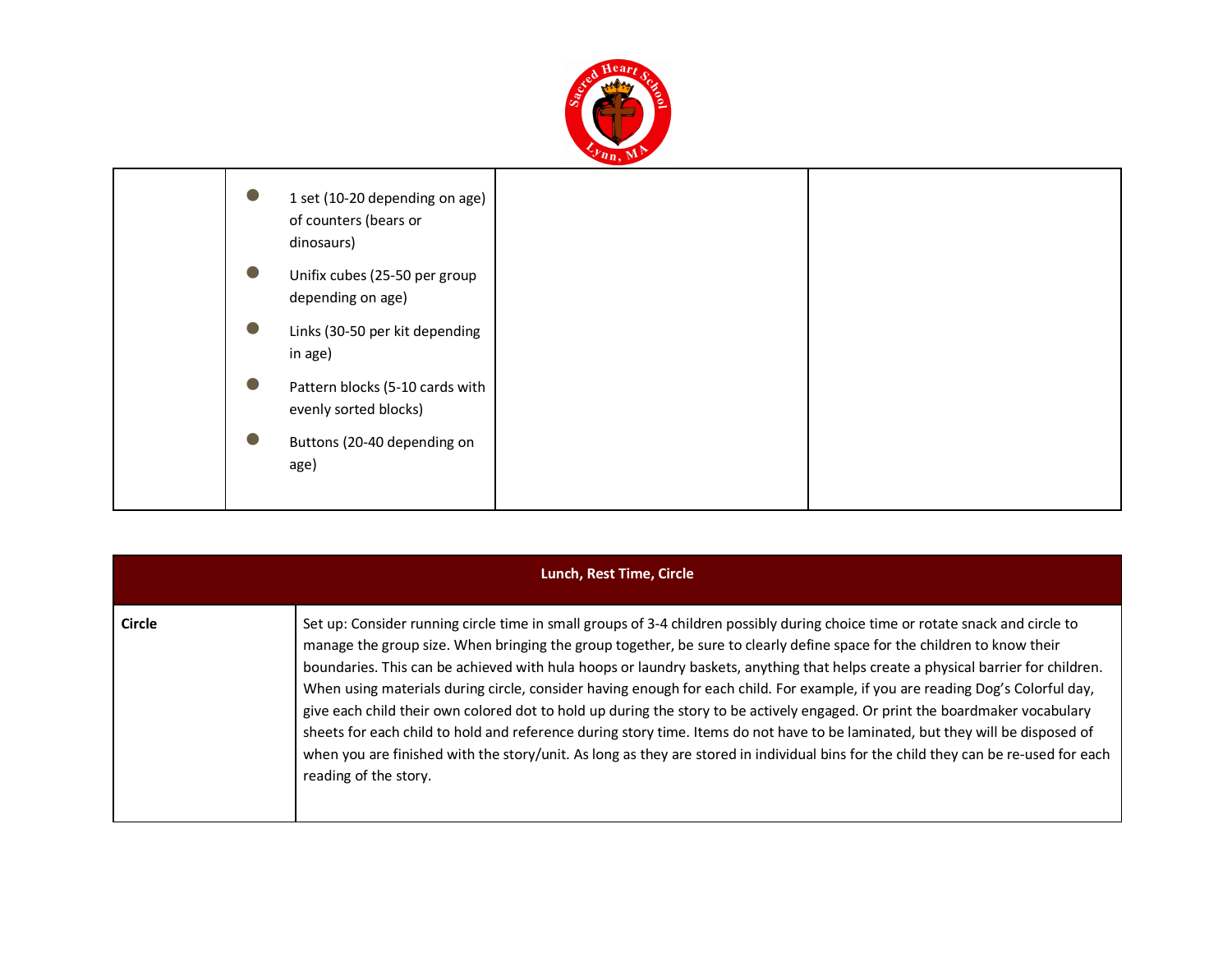

|                  | Cleaning: Follow cleaning guidelines, wiping items down between children using them if they do not have individual items. Rugs<br>need to be cleaned daily.                                                                                                                                                                                           |
|------------------|-------------------------------------------------------------------------------------------------------------------------------------------------------------------------------------------------------------------------------------------------------------------------------------------------------------------------------------------------------|
|                  | Adaptations for different age groups: Older children may be able to have less obvious reminders, like rubber circle spots. Rug<br>squares are not recommended as they are not as easily cleaned.                                                                                                                                                      |
| <b>Rest Time</b> | Set up:                                                                                                                                                                                                                                                                                                                                               |
|                  | If possible, at nap time, ensure that children's naptime mats are spaced out as much as possible, ideally 6 feet apart. Use<br>painters tape/masking tape to measure off 6 feet of distance and label each student's rest area. Consider placing children head<br>to toe in order to further reduce the potential for viral spread.                   |
|                  | Use bedding (sheets, pillows, blankets, sleeping bags) that can be washed (naptime materials should be sent from home). Keep<br>each child's bedding separate, and consider storing in individually labeled bins, cubbies, or bags. Children can and should bring a<br>lovie and/or special blanket from home. Mats should be labeled for each child. |
|                  | Cleaning:                                                                                                                                                                                                                                                                                                                                             |
|                  | Bedding that touches a child's skin should be cleaned weekly or before use by another child.                                                                                                                                                                                                                                                          |
|                  | Mats should be sanitized after each use.                                                                                                                                                                                                                                                                                                              |
| Lunch            | <b>Physical Distancing during Mealtimes</b>                                                                                                                                                                                                                                                                                                           |
|                  | Serve meals in children's individual rooms or program space, if possible, rather than in a common area.                                                                                                                                                                                                                                               |
|                  | Stagger, or alternate, lunch-time to help limit the number of children eating in a classroom.                                                                                                                                                                                                                                                         |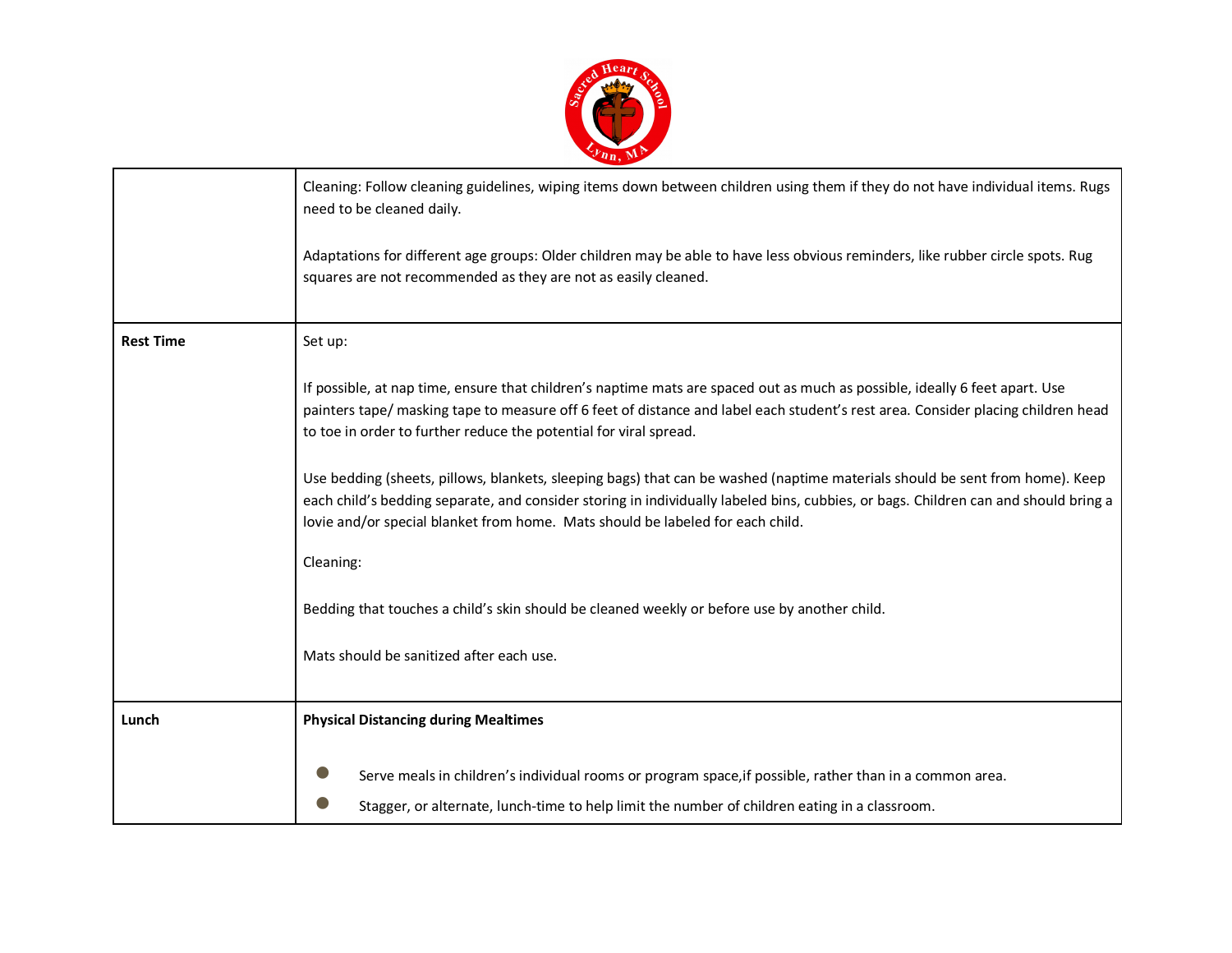

| Make sure children and staff wash their hands before and after eating.<br>Spread out seating so that children are as far apart as possible at table.<br>Teachers should sit with children at the table. Providers should closely supervise children to ensure they are not<br>sharing food or touching each other during mealtime.                                                                                               |
|----------------------------------------------------------------------------------------------------------------------------------------------------------------------------------------------------------------------------------------------------------------------------------------------------------------------------------------------------------------------------------------------------------------------------------|
| <b>Food Handling and Preparation</b>                                                                                                                                                                                                                                                                                                                                                                                             |
| Wash Your Hands! Before and after handling, preparing, serving or eating food.<br>It is important to always wash your hands with soap and warm water for at least 20 seconds. Avoid touching your eyes,<br>nose, or mouth. If you touch your face, wash your hands. If you are wearing gloves and contaminate them, remove<br>gloves, wash your hands and put on a new pair of gloves. Wear gloves. Wash hands before and after. |

| <b>Location</b>   | <b>Item</b>                    | <b>Action</b>                                              | <b>Frequency</b>             | <b>Notes</b> |
|-------------------|--------------------------------|------------------------------------------------------------|------------------------------|--------------|
| <b>Classrooms</b> | tables, high chairs,<br>chairs | Soap and Water then<br>Sanitized with food<br>safe product | before and after each<br>use |              |
|                   | Diaper Table                   | Soap and Water then<br><b>Disinfectant Spray</b>           | after each use               |              |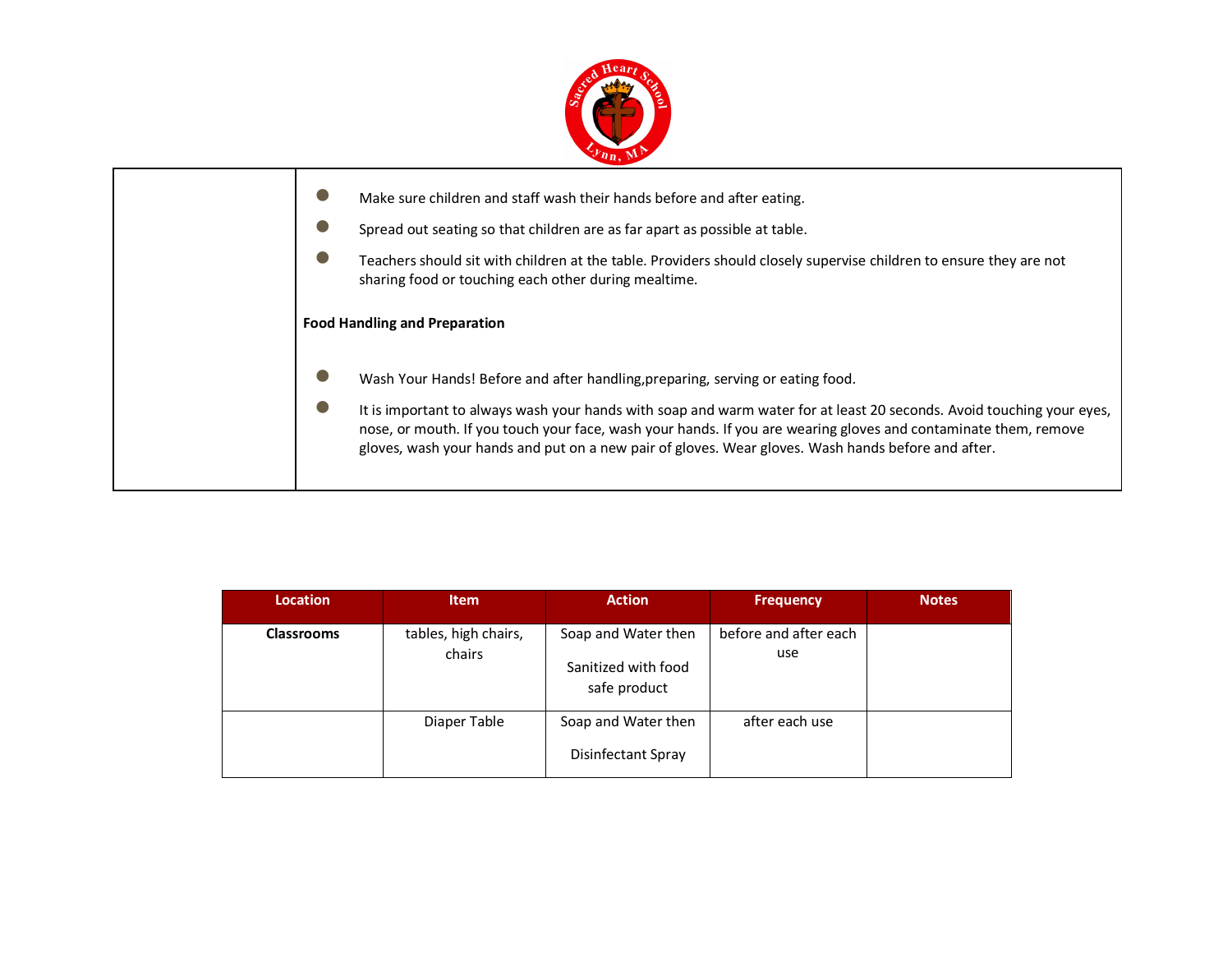

|         | Toys, materials,<br>equipment                                        | Soap and Water then<br>Disinfectant Spray | after group play is<br>done or if needed<br>before group is done        | See Red, Blue,<br>Green In class<br>System             |
|---------|----------------------------------------------------------------------|-------------------------------------------|-------------------------------------------------------------------------|--------------------------------------------------------|
|         | High touch surfaces:<br>Light switches,<br>countertops, door         | Soap and Water then<br>Disinfectant Spray | 4 times a day                                                           |                                                        |
|         | handles, etc                                                         |                                           |                                                                         |                                                        |
|         | Sweep and wash floors                                                | Multipurpose cleaner                      | 2 times a day<br>after lunch and after<br>children leave for the<br>day |                                                        |
|         | Shared Items:<br>Laptops, walkie talkie,<br>clipboard, Etc           | Soap and Water then<br>Disinfectant Spray | 4 times a day                                                           |                                                        |
| Hallway | High touch surfaces:<br>Light switches, tables,<br>door handles, etc | Soap and Water then<br>Disinfectant Spray | 4 times a day                                                           | Hand sanitizer in<br>front lobby and<br>near rear door |
|         | sweep and wash the<br>floor                                          | Multipurpose cleaner                      | after children leave<br>for the day                                     |                                                        |
|         | Spray the carpet<br>runner down the<br>hallway                       | Air Mist disinfectant<br>Spray            | after children leave<br>for the day                                     |                                                        |
|         | <b>Bathroom</b>                                                      |                                           |                                                                         |                                                        |
|         | clean toilets and sinks                                              | Soap and Water then<br>Disinfectant Spray | After each group of<br>children uses                                    |                                                        |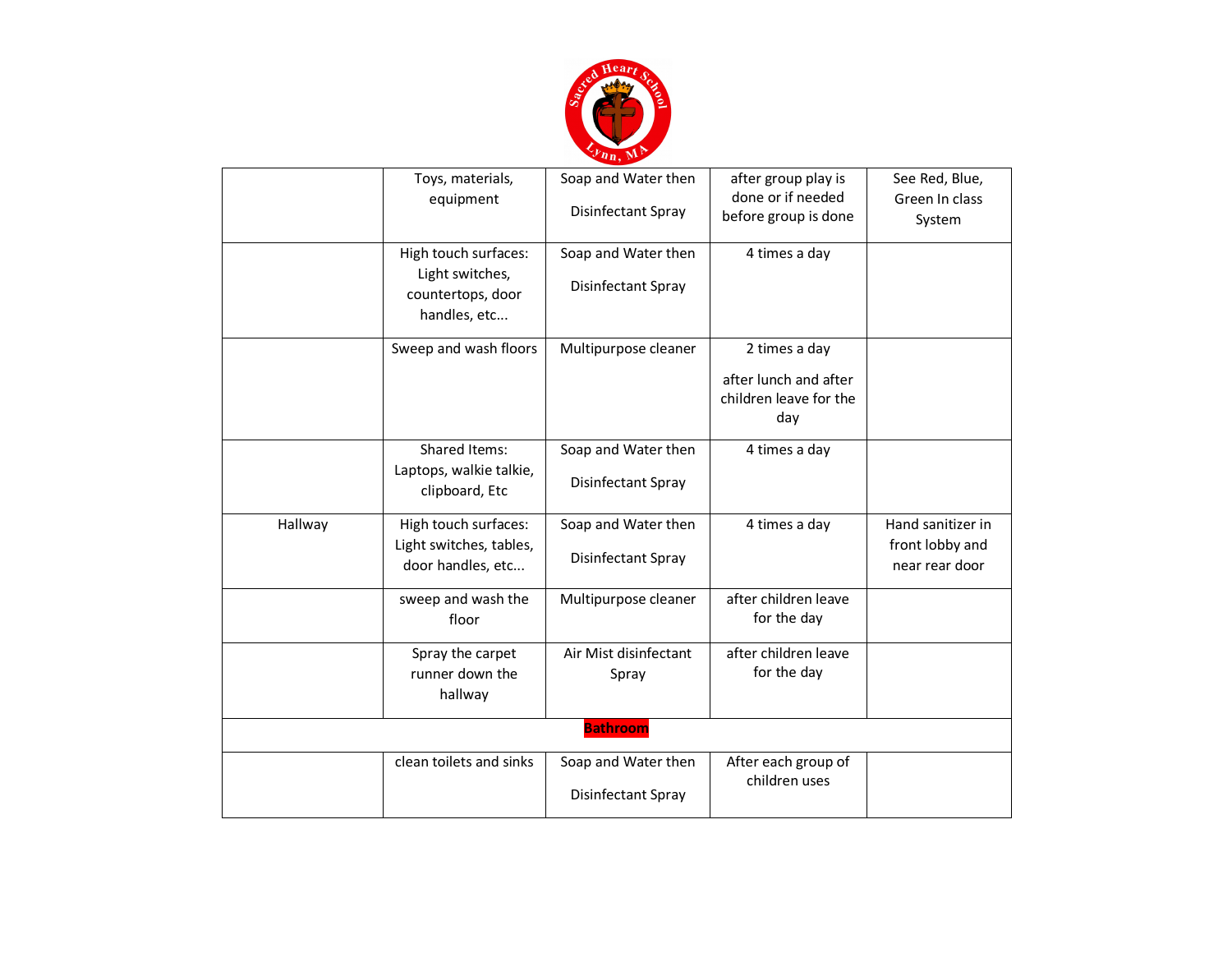

|            | High touch surfaces             | Soap and Water then                       | 4 times a day                                                      |  |
|------------|---------------------------------|-------------------------------------------|--------------------------------------------------------------------|--|
|            |                                 | Disinfectant Spray                        |                                                                    |  |
|            | Floor                           | Multipurpose Cleaner                      | 2 times a day                                                      |  |
|            | Swept or vacuumed<br>and washed |                                           | after lunch and at the<br>end of the day                           |  |
|            |                                 | <b>Playground</b>                         |                                                                    |  |
| Playground | Mouthed Toys                    | Soap and Water then                       | after each use                                                     |  |
|            |                                 | Sanitized with food<br>safe product       |                                                                    |  |
|            | toys and equipment              | Soap and Water then<br>Disinfectant Spray | after each group is<br>done or when needed<br>before group is done |  |
|            | High Touch Surfaces             | Soap and Water then                       | after each group is                                                |  |
|            |                                 | Disinfectant Spray                        | done                                                               |  |
|            |                                 | <b>Children's Personal Items</b>          |                                                                    |  |
|            | Cots                            | Soap and Water then<br>Disinfectant Spray | Spray each day after<br>use.                                       |  |
|            | Cubbies                         | Soap and Water then<br>Disinfectant Spray | on Fridays or when a<br>child is sick                              |  |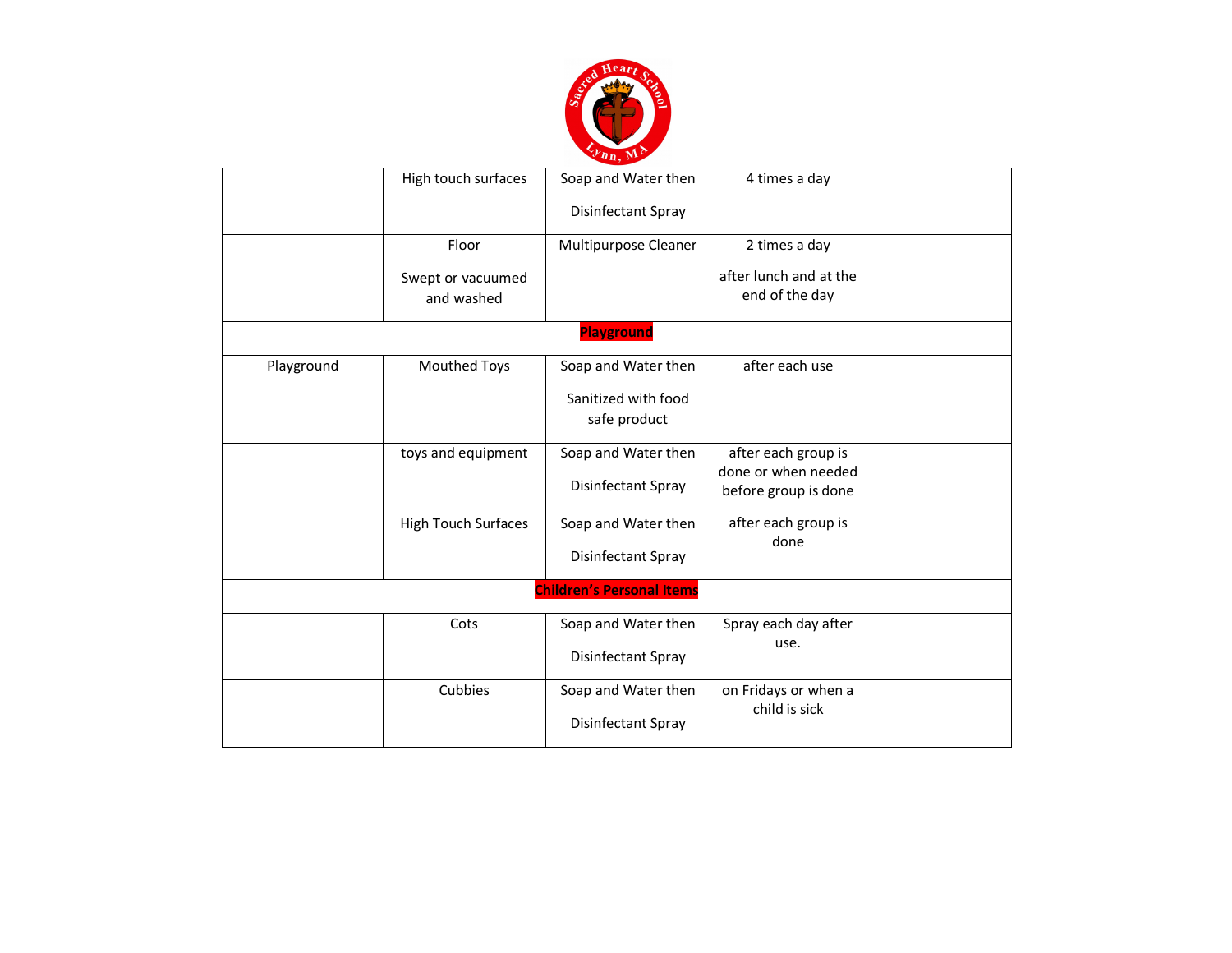

## **High Touch Supplies Cleaning System**

Red-Place toys in this bin to be sprayed and put back into rotation after sitting overnight

Green-Sanitized and ready to be put back into rotation

Blue-Toys placed in this bin must be "quarantined" for 72 hours after use (Wooden Puzzles)

## **Covid Response Planning**

- If a Child Becomes Symptomatic: If a child becomes symptomatic, programs must follow the protocols below:
	- (1) Immediately isolate from other children and minimize exposure to staff.
	- (2) Whenever possible, cover children's (age 2 and older) noses and mouths with a mask or cloth face covering.
	- (3) Contact the child's parents and have the child picked up as soon as possible.

(4) Follow the program's plan for the transportation of a child who has developed symptoms and who relies on program transportation.

- If a Staff Becomes Symptomatic: If a staff member becomes symptomatic, they must cease child care duties immediately and be removed from others until they can leave. Staff must regularly self-monitor during the day to screen for new symptoms. If new symptoms are detected among a staff member, follow the requirements above in Section 5A-B on how to handle symptomatic individuals.
- If a Child or Staff Contracts COVID-19: Sick children or employees who are COVID-19 positive or symptomatic and presumed to have COVID-19 must not return until they have met the criteria for discontinuing home isolation and have consulted with a health care provider. Determine the date of symptom onset for the child/staff. Determine if the child/staff attended/worked at the program while symptomatic or during the two days before symptoms began. Identify what days the child/staff attended/worked during that time. Determine who had close contact with the child/staff at the program during those days (staff and other children).

(1) If the individual tests positive for COVID-19 but is asymptomatic, isolation may be discontinued when at least 14 days have passed from the date of the positive test, as long as the individual remains asymptomatic. For example, if the individual was tested on April 1, isolation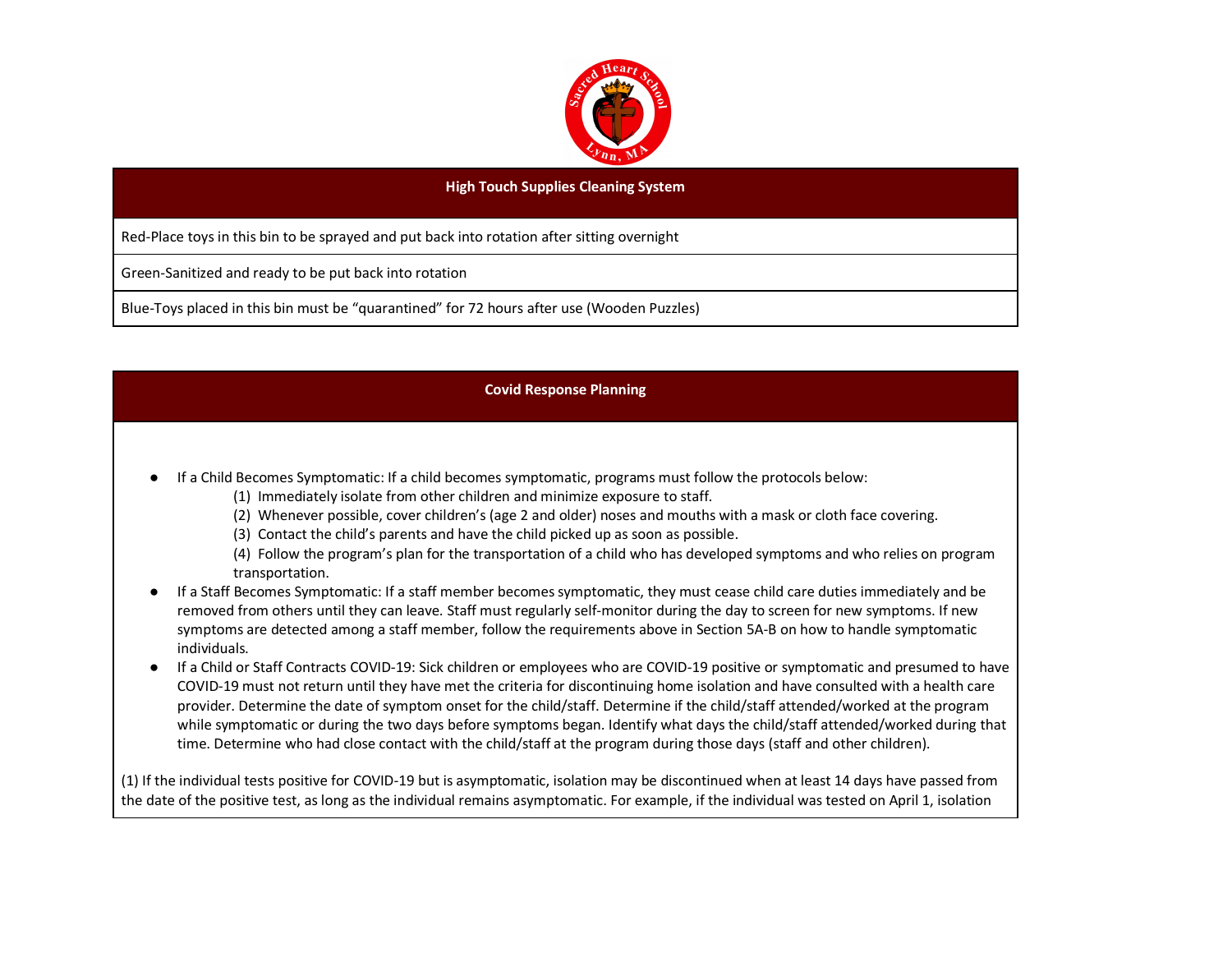

may be discontinued on or after April 11 if the individual still has no symptoms.

- Notifying Required Parties: In the event that a program experiences an exposure, programs must notify the following parties.
	- (1) Employees and families about exposure but maintain confidentiality.
	- (2) Local board of health if a child or staff is COVID-19 positive.
	- (3) Funding and licensing agencies if a child or staff member has tested positive.
- Self-Isolating Following Exposure or Potential Exposure: In the event that a staff member or child is exposed to a sick or symptomatic person, the following protocols must be followed.

(1) If a child or staff has been exposed to COVID-19, regardless of whether the individual has symptoms or not, the child or staff must not be permitted to enter the program space and must be sent home. Exposed individuals must be directed to stay home for at least 14 days after the last day of contact with the person who is sick. The program must consult the local board of health for guidance on quarantine for other children and staff and what additional precautions will be needed to ensure the program space is safe for continued child care services.

(2) If an exposed child or staff subsequently tests positive or their doctor says they have confirmed or probable COVID-19, they must be directed to stay home for a minimum of 10 days from the 1st day of symptoms appearing AND be fever-free for 72 hours without fever reducing medications AND experience significant improvements in symptoms. Release from isolation is under the jurisdiction of the local board of health where the individual resides.

(3) If a child's household member or staff's household member tests positive for COVID-19, the child or staff must self-quarantine for 14 days after the last time they could have been exposed.

● If an Exposed Child or Staff Remains Asymptomatic and/or Tests Negative for COVID-19: If the exposed individual remains asymptomatic and/or tests negative for COVID-19, they must remain in quarantine and continue to monitor for the full 14 days.

| <b>Additional Links</b>  |                                                                                                  |  |
|--------------------------|--------------------------------------------------------------------------------------------------|--|
| Symptoms                 | https://www.cdc.gov/coronavirus/2019-ncov/symptoms-testing/symptoms.html                         |  |
| <b>Print Resources</b>   | https://www.cdc.gov/coronavirus/2019-ncov/communication/print-resources.html?Sort=Date%3A%3Adesc |  |
| Dismissal/School Closure | https://www.cdc.gov/coronavirus/2019-ncov/downloads/considerations-for-school-closure.pdf        |  |